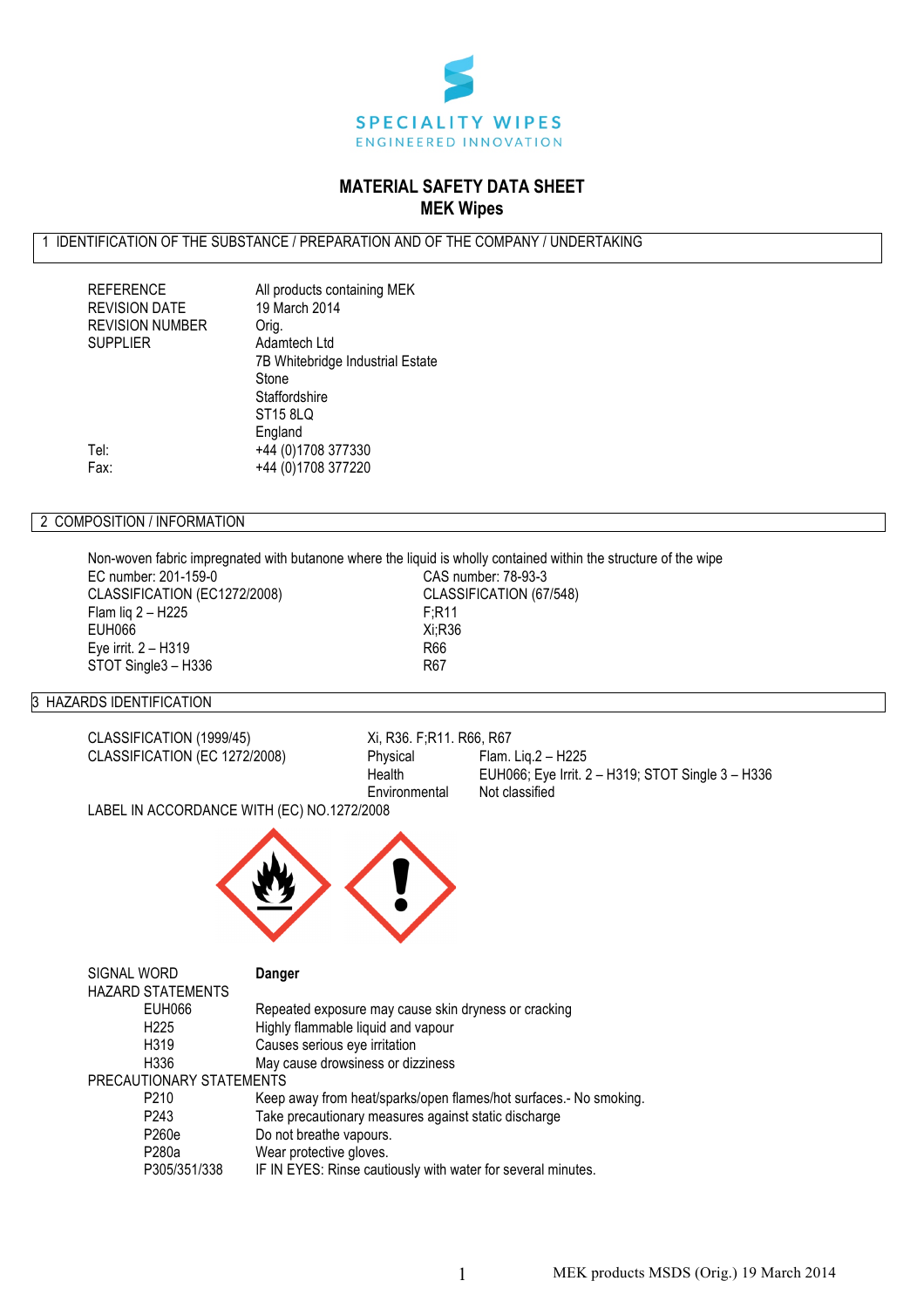|                   | Remove contact lenses, if present and easy to do so. Continue rinsing.                                       |
|-------------------|--------------------------------------------------------------------------------------------------------------|
| P370              | In case of fire: Use alcohol resistant foam or dry powder for extinction.                                    |
| P501D             | Empty containers may contain residual product and vapours.                                                   |
|                   | Do not cut or weld on or near empty containers.                                                              |
|                   | Disposal should only be by means of a licensed waste disposal contractor.                                    |
|                   | SUPPLEMENTARY PRECAUTIONARY STATEMENTS                                                                       |
| P <sub>2</sub> 33 | Keep container tightly closed                                                                                |
| P <sub>243</sub>  | Take precautionary measures against static discharge                                                         |
| P303/361/353      | IF ON SKIN (or hair): Remove/take off immediately all contaminated clothing. Rinse skin with<br>shower/water |

# P304/340 IF INHALED: Remove victim to fresh air and keep at rest in a position comfortable for breathing.

#### 4 FIRST-AID MEASURES

#### GENERAL INFORMATION

Remove affected person from source of exposure. Provide fresh air, first-aid, warmth and rest. Do not give victim anything to drink if they are unconscious. Seek medical attention if any discomfort continues.

#### INHALATION

If unconscious place patient in recovery position and make sure they are breathing. Clean nose and mouth with water. Artificial respiration may be administered by suitably qualified first aider. If symptoms persist seek medical attention.

# INGESTION

If swallowed DO NOT induce vomiting.

#### SKIN CONTACT

May cause redness and discomfort. Flush with plenty of water. Repeated skin contact may cause dermatitis. If irritation develops or persists seek medical attention.

#### EYE CONTACT

If contact lenses are worn they must be removed from eyes before rinsing. Immediately rinse eyes with plenty of clean water while lifting the eyelids. Continue rinsing for at least 15 minutes and until the eyes are free of all traces of contamination. Seek medical attention if any discomfort or irritation persists.

# 5 FIRE-FIGHTING MEASURES

# EXTINGUISHING MEDIA

Use CO2, dry powder, foam, or water fog, mist or spray

#### PROTECTIVE MEASURES IN FIRE

Wear self-contained breathing apparatus and full protective clothing. Keep all unnecessary people away.

# 6 ACCIDENTAL RELEASE MEASURES

# PERSONAL PRECAUTIONS

Ventilate the area to dispel vapours. Clean-up personnel should use respiratory protection, gloves, goggles and protective clothing and footwear.

#### ENVIRONMENTAL PRECAUTIONS

Do not allow spilled material to enter drains or water courses.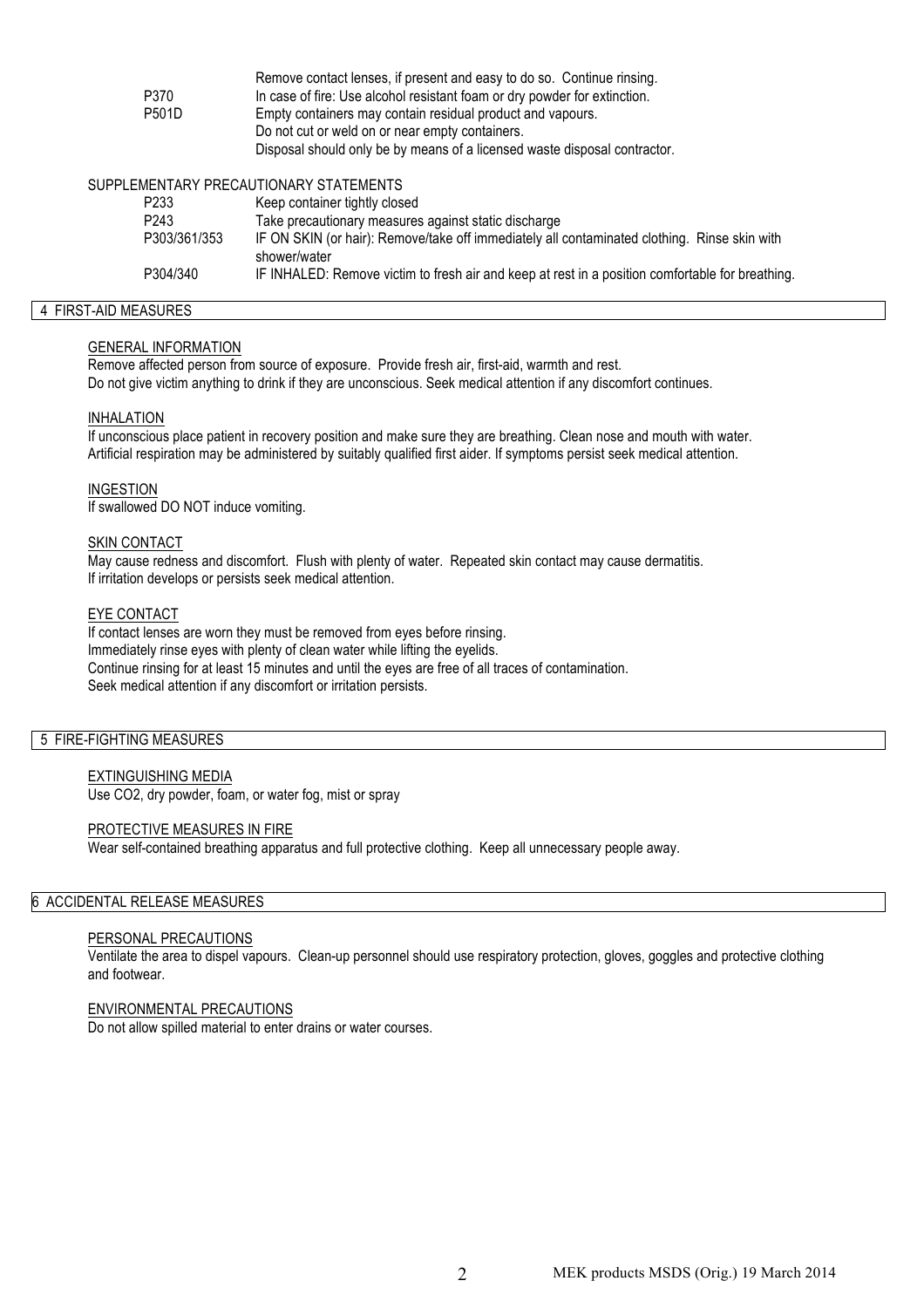#### USAGE PRECAUTIONS

Use only in well ventilated areas. Do not breathe vapour or fumes. Use suitable protective clothing. Wash after handling.

#### STORAGE PRECAUTIONS

Keep away from all possible sources of ignition. Store in a cool, dry place out of direct sunlight. Consult local fire code authority having jurisdiction to allow storage as an ordinary combustible material.

# 8 EXPOSURE CONTROLS / PERSONAL PROTECTION

| NAME         | <b>Butanone</b>           |
|--------------|---------------------------|
| Std          | Workplace exposure limit  |
| $TWA - 8hrs$ | $200$ ppm $-600$ mg/m3    |
| STEL-15min   | $300$ ppm $-899$ mg/m $3$ |

#### ENGINEERING MEASURES

Provide adequate ventilation, including appropriate extraction to ensure that the defined occupational exposure limit is not exceeded. RESPIRATORY EQUIPMENT If ventilation is insufficient then suitable respiratory protection must be provided. HAND PROTECTION Wear suitable protective gloves to EN374. EYE PROTECTION Contact lenses should not be worn when working with this chemical. OTHER PROTECTION Reduce air contamination to permissible exposure level. Minimise all forms of skin contact. HYGIENE MEASURES When using do not eat, drink or smoke.

# 9 PHYSICAL AND CHEMICAL PROPERTIES

| APPEARANCE              | Clear, colourless liquid.                     |                            |             |
|-------------------------|-----------------------------------------------|----------------------------|-------------|
| ODOUR /TASTE            | Recognisable., like ketone                    |                            |             |
| Solubility              | Miscible with water and most organic solvents |                            |             |
| BOILING POINT (°C)      | 78-80.5°C                                     | MELTING POINT (°C)         | $-86.3$ °C  |
| RELATIVE DENSITY        | $0.804$ @ 20 °C                               | VAPOUR DENSITY (air=1) 2.1 |             |
| VAPOUR PRESSURE         | 105 hPa 20°C                                  | <b>VISCOSITY</b>           | 3 mPas 20°C |
| <b>FLASH POINT (°C)</b> | -4°C CC                                       | <b>AUTO IGNITION</b>       | 514°C       |
|                         |                                               | <b>TEMPERATURE</b>         |             |
| FLAMMABILITY LIMIT-     | 2                                             | <b>FLAMMABILITY LIMIT-</b> | 12          |
| LOWER %                 |                                               | UPPER %                    |             |

## 10 STABILITY AND REACTIVITY

| <b>STABILITY</b>                 | Stable under normal conditions of storage and use.                             |
|----------------------------------|--------------------------------------------------------------------------------|
| MATERIALS TO AVOID               | Strong oxidising substances. Strong acids. Strong alkalis                      |
| CONDITIONS TO AVOID              | Heat, flames, sunlight and other sources of ignition.                          |
| HAZARDOUS POLYMERISATION         | Will not polymerise.                                                           |
| HAZARDOUS DECOMPOSITION PRODUCTS | Thermal decomposition or combustion may liberate carbon oxides and other toxic |
|                                  | gases or vapours                                                               |